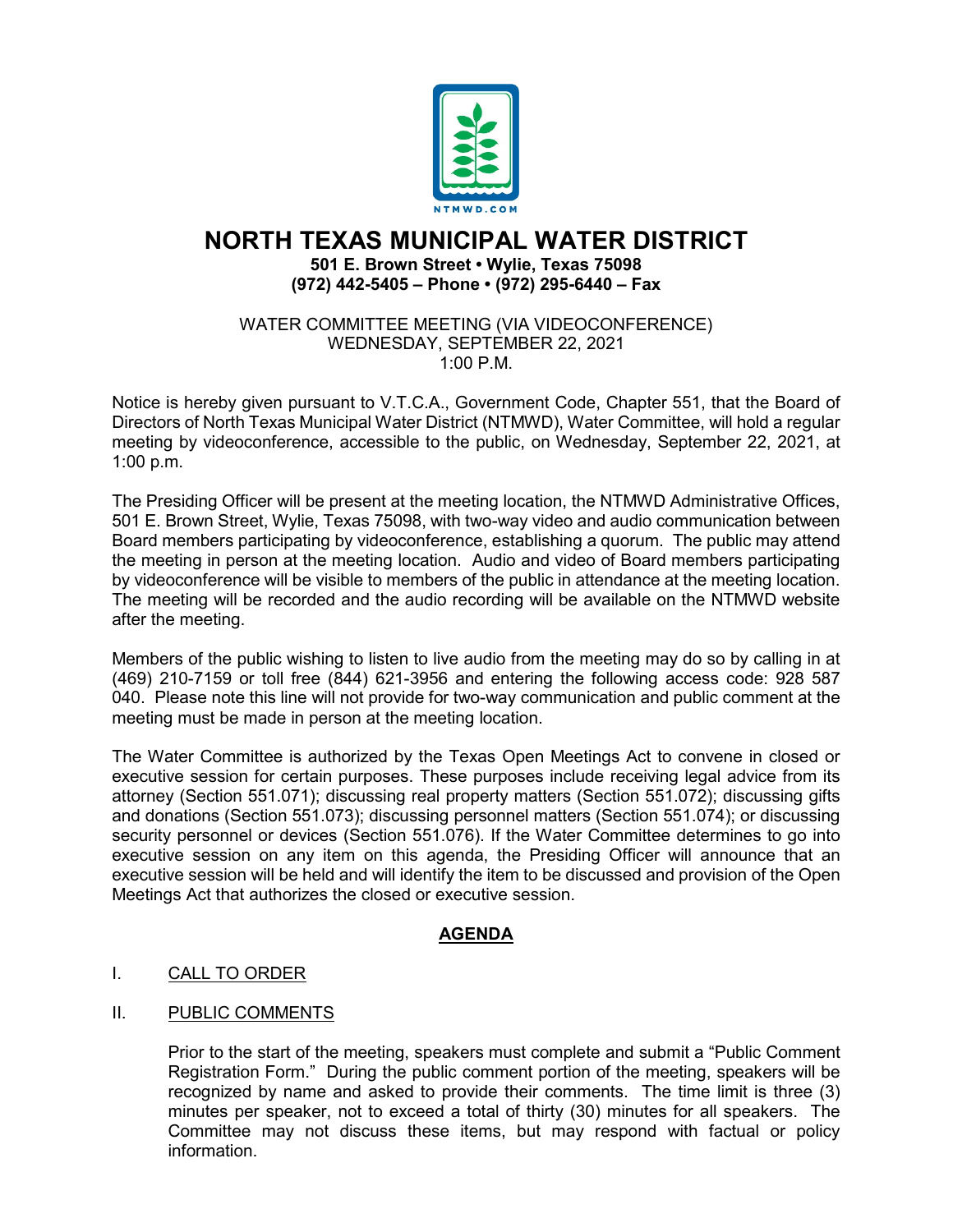#### III. OPENING REMARKS

- A. Chairman/Executive Director/Committee Champion Status Report concerning legislation and regulatory matters, budgets, current projects and ongoing programs of the District including the Regional Water System, Watershed Protection, and Water Conservation
- IV. ACTION ITEMS
	- A. Consider approval of Water Committee meeting minutes August 25, 2021
	- B. **Authorize encroachment and use agreement with the John Bunker Sands Wetland Center Inc. - Consent Agenda Item No. 21-09-08**
		- Consider recommendation on authorizing an encroachment and use agreement between NTMWD and John Bunker Sands Wetland Center to allow for the placement of an On-Site Sewage Facility on NTMWD property at the East Fork Wetlands
	- C. **Authorize execution of joint funding agreement with the United States Geological Survey for Zebra Mussel Monitoring - Consent Agenda Item No. 21-09-09**
		- Consider recommendation on authorizing execution of a joint funding agreement between NTMWD and the United States Geological Survey in the amount of \$187,000 for continuation of zebra mussel monitoring program
	- D. **Authorize execution of joint funding agreement with the United States Geological Survey for Surface Water Data Collection and Water Quality Monitoring - Consent Agenda Item No. 21-09-10**
		- Consider recommendation on authorizing execution of a joint funding agreement between NTMWD and the United States Geological Survey in the amount of \$137,705 for surface water data collection and water quality monitoring
	- E. **Authorize award of construction contract and internal inspection services for the Tawakoni Water Treatment Plant - Administrative Memorandum No. 5758**
		- Consider recommendation on authorizing award of construction contract with Heritage Constructors, Inc. in the amount of \$9,480,000, and authorizing internal inspection services costs of \$273,000 for Project No. 101-0548-19, Bonham and Tawakoni Water Treatment Plant Improvements
	- F. **Authorize award of construction contract and internal inspection services for the Bonham Water Treatment Plant – Administrative Memorandum No. 5759**
		- Consider recommendation on authorizing award of construction contract with Eagle Contracting, LP in the amount of \$5,327,000, and authorizing internal inspection services costs of \$278,900 for Project No. 101-0548-19, Bonham and Tawakoni Water Treatment Plant Improvements

### V. DISCUSSION ITEMS

- A. 72-inch Texoma Pipeline Section I failure update
- B. Opportunity for Committee members to provide feedback on Water Committee meeting
- C. Opportunity for Committee members to request potential future agenda items
- VI. ADJOURNMENT